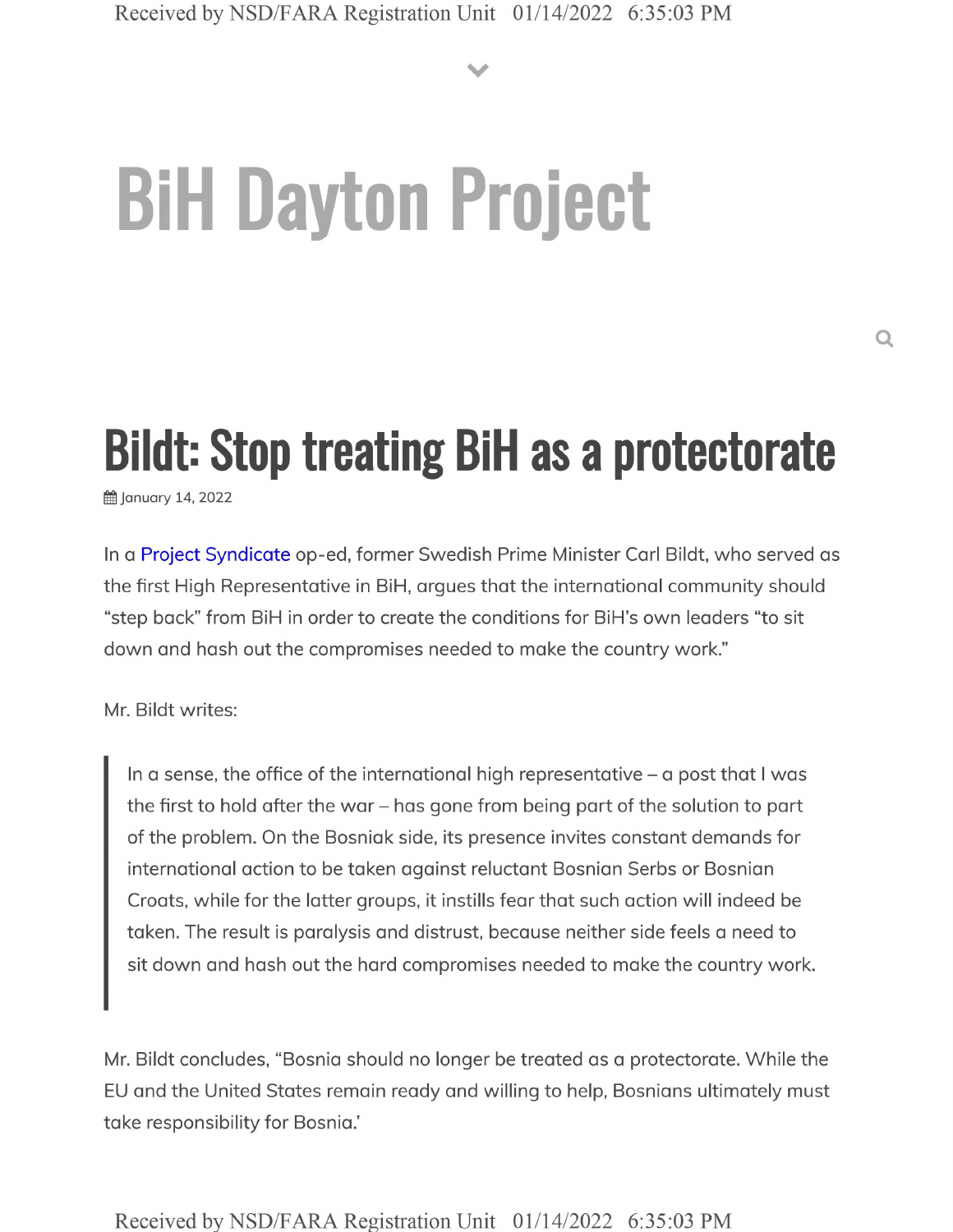Received by NSD/FARA Registration Unit 01/14/2022 6:35:03 PM

Read more here.

« Dodik to Jerusalem Post: RS will respect everything written in the BiH Constitution

Western powers' counterproductive policies in BiH  $\gg$ 

### **RELATED POSTS**



# **Former UK Ambassador criticizes Inzko decree**

**前 November 22, 2021** 



#### **The Problem With Bosnia's Last High Representative - Transconflict 曲 November 18, 2021**

Received by NSD/FARA Registration Unit 01/14/2022 6:35:03 PM